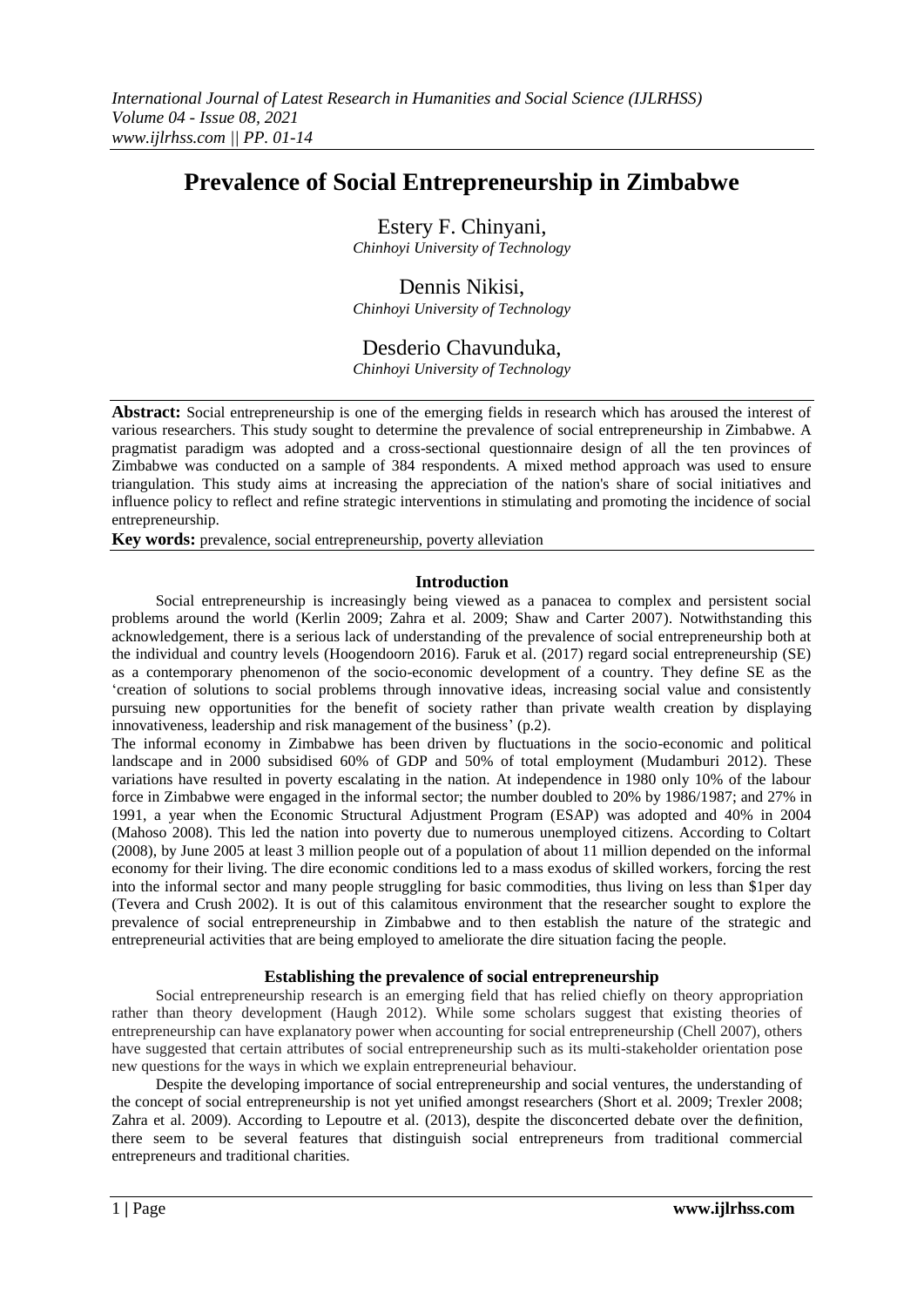*www.ijlrhss.com || PP. 01-14*

The discovery and exploitation of social entrepreneurship opportunities may be path-dependent and currently better established in more developed countries (Baker et al. 2005), while the demand for social entrepreneurship may be larger in less industrialised states. Second, it may have to do with the individual entrepreneurs" needs. In poorer countries, entrepreneurial activity is more related to sustaining the basic material needs for income and living, while in more superior financial systems, people search for means and ways that satisfy advanced demands by way of the communal undertakings and expectations.

### **Where is entrepreneurial activity most prevalent?**

It is commonly known that in nations where social, governmental growth and economic situations are lower and where people reject unfairness in power, where collectivism is rather personal and where persons tolerate uncertainty entrepreneurial initiatives are generally higher. In this regard, social entrepreneurship does not appear to be influenced by the way the government progresses, and power distance remains the only attribute that is cultural importantly explaining its prevalence in the effectively over early and developed levels of activities.

Early literature of this nature presented meta-level accounts of the nature of social enterprise in different countries, with a particular focus on the influence of public policy and developments within the operating environment of the social economy (Defourny and Nyssens 2012; Kerlin 2006; Kerlin 2010). The use of non-governmental and market-based strategies are used to define social enterprise in addressing social matters, by availing financial source of income for various types of organizations and activities. Social enterprise as an activity is commonly equated with social entrepreneurship (Peredo and McLean 2006). More recent studies have sought to illuminate national transformations in social entrepreneurship relative to commercial entrepreneurship and to advance new empirical measures for this phenomenon to be understood (Lepoutre et al. 2013).

#### **Social value**

The prominence on social value creation over economic wealth creation differentiates social entrepreneurship from commercial entrepreneurship (Lepoutre et al. 2013), and the assumption is that this specific characteristic of social entrepreneurship has an influence on how the roles of institutions-including culture, socio-economic, and governance development-affect the prevalence of social entrepreneurship. What began as incidental reporting (Mair and Martí2004) on the concept of "service beyond-the profit reward" of 40 years ago has now developed and grown to such an extent that the concept of "social entrepreneurship" has embedded itself as a construct of entrepreneurship (Roper and Cheney, 2005; Herrington *et al*. 2009; Bosma and Levie 2009). Furthermore, social free enterprise and social innovativeness have mushroomed and in the process swelling momentous publicity in the popular media pertaining to their part and effect on the welfare and security of persons and societies.

Gradually, governments are recognizing the role of social entrepreneurship in addressing unyielding socio-economic encounters for example, primary healthcare, teaching and learning environments and poverty alleviation. Social entrepreneurship could take place in profit and non-profit making undertakings, social entrepreneurship is inclined to be more "other-oriented" than "self-oriented" (Douglas and Grant 2014). Douglas et al. (2014) validated the observation that private and social entrepreneurship ought to be understood as variants along the entrepreneurship continuum, instead of as distinct terrains of entrepreneurial exertion.

Several authors (Mair and Martí 2006; Short et al. 2009; Zahra et al. 2009) have mentioned that social entrepreneurship has contributed to the steering of an emerging exploration stream of attentiveness to academic investigators and scholars in organisational government and enterprise. In many developed and developing countries, social entrepreneurship is recognized as important in boosting the economic, environmental, and cultural wealth as well as social change.

It is a necessary condition to preserve the financial viability through the reflective economic value creativity. Perhaps social entrepreneurs should aim at seeking an optimal balance between market success in their businesses and social impact. It should be noted, however, that social entrepreneurs are not a homogenous group. Zahra et al. (2009) identified three types of social entrepreneurs: social bricoleur, social constructionist, and social engineer. Collective rouse about stereotypically concentrate on discovering and speaking to limited confined societal requirements, although social constructionists utilize market prospects and souk let-downs by filling gaps to unjustified customers so as to bring in restructurings and alterations to the broader social edifice. Social engineers are inclined to spot universal hitches that are resident in existing public organizations and desire to attend to them by introducing change in a radical manner.

The distinctiveness of social entrepreneurship has raised calls for more theory-driven, large-sample studies. Social entrepreneurship studies have primarily utilized small samples and case study methodologies. These authors confirmed that the generalizability of their results may be questionable, calling for further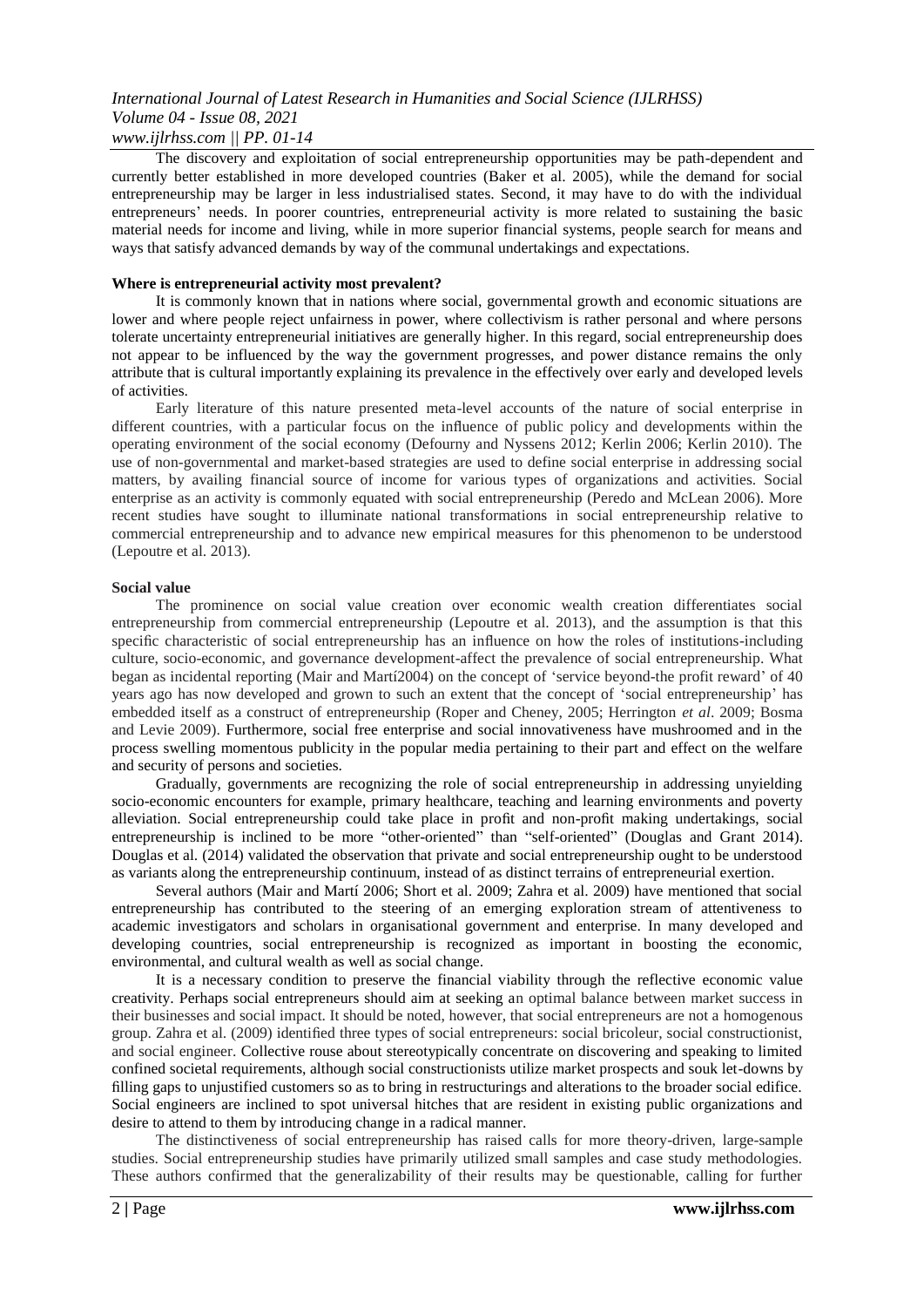scholarships that are concept oriented determining particularities of social entrepreneurship or that explain the impetuses behind these disparities. Tracy and Randles (2011) used institutional theory to build a model of hybrid organizations like social enterprises, identifying processes of opportunity recognition, organizational design, and legitimation at micro, meso, and macro levels, respectively. In response to the call for a more generalizable account of the emergence of social enterprise in different contexts, Kerlin (2010) made a global comparison of seven regions and countries. She discovered a lot more significant distinctions emanating from regions in the meaning of social enterprise, and in the way it is both supported and advanced. Explanations at least in part by the variation in regional socio-economic contexts are shown by differences in the regions according to her study. According to Kerlin"s study, social entrepreneurship draws from those socioeconomic elements that strengthen in a given region or country. Through her study it is understood that the growth of social initiatives trails alongside with those for the growth of non-profit regions.

#### **Different social entrepreneurship perspectives**

Most countries see social entrepreneurship as an essential aspect in the area of corporate social responsibility (Natsvlishvili 2018). Social entrepreneurship is viewed as à socially responsible business practice with particular emphasis on developing countries, for example, Georgia, a post-Soviet country that differs from those in the West in this aspect. Desk research provides conceptual analysis of the current quantitative and qualitative studies which are based on prominent scientists' works in economics and entrepreneurship. According to Natsvlishvili (2018) social responsibility is a business moral framework, suggesting a company"s obligation to generate social benefit. This is possible especially if a "moral economy" understands business activities as "social services". Even though social entrepreneurship appears to be a relatively new phenomenon in post-Soviet countries, nongovernmental organisations help in solving many social problems, this has not proved sufficient due to limited organisational capacity and low organisational maturity. This aspect of social entrepreneurship combines the best practices from the non-profit and for-profit activities to tackle social needs which are poorly addressed by governments and businesses (Natsvlishvili 2018). Economic history has provided many examples of moral standards driving the stability of socio-economic system and profitability of companies with both macroeconomic and microeconomic positive impacts. According to the studies carried out by Natsvlishvili (2018) companies operating in Georgia spend their funds on social projects and charity; moreover, such socially oriented activities are sometimes chaotic. Companies which adhere to social responsibility assignments show the evidence that social entrepreneurship is prevalent in different nations due to the social responsibility activities which they practice.

Social entrepreneurship has created a dynamic that is rapidly growing the market in European Union countries. As aforementioned social entrepreneurship is a relatively new phenomenon in post-Soviet countries where for decades only the government provided social services. The lack of governmental support after the collapse of the Soviet Union led to the emergence of the third sector, that is, non-governmental organisations, which assist to solve many social problems. According to Natsvlishvili (2017) there is a strong link that exists between the most important phenomena of social and economic developments. It is among these phenomena that the growing awareness of the need to develop a proper understanding of social responsibility as a major issue be established.

The Georgian context, generally entails that entrepreneurs be inspired to be committed to find a balance between the company's success, the workers' needs, and the environmental and social stability making it a triangle of priorities which today are what is called "corporate social responsibility." CSR is neither a social romanticism nor a nostalgic feeling but a strict corporate policy that has to meet these two basic issues: "moral principles" and "business performance"". The economic and business history provides empirical evidence of moral standards, thus driving the stability of a socio-economic system and the profitability of a company at the same time, having a positive impact on successful results both at the macroeconomic and microeconomic levels.

Therefore, it means then that CSR faces the challenge of overcoming the frequent conflict between moral principles and business performance. Companies in Georgia spend certain funds on social projects and this shows how prevalent social entrepreneurship has been. However, such socially oriented activities are chaotic due to neither being systematised nor related to the company's strategies and priorities. There is lack of a system of social responsibility projects as part of their business plan. Chiladze (2015) postulates that researchers also suggest the use of social responsibility index in order to describe the quality of social responsibility which can be calculated as correlation of enterprise net profit and the volume of spending on social activities. Social enterprise has several functions and one of its roles is contribute to the country"s economic development and is important in employment growth especially when a social enterprise employs the so called fragile groups, who have serious difficulties in finding jobs under diverse circumstances.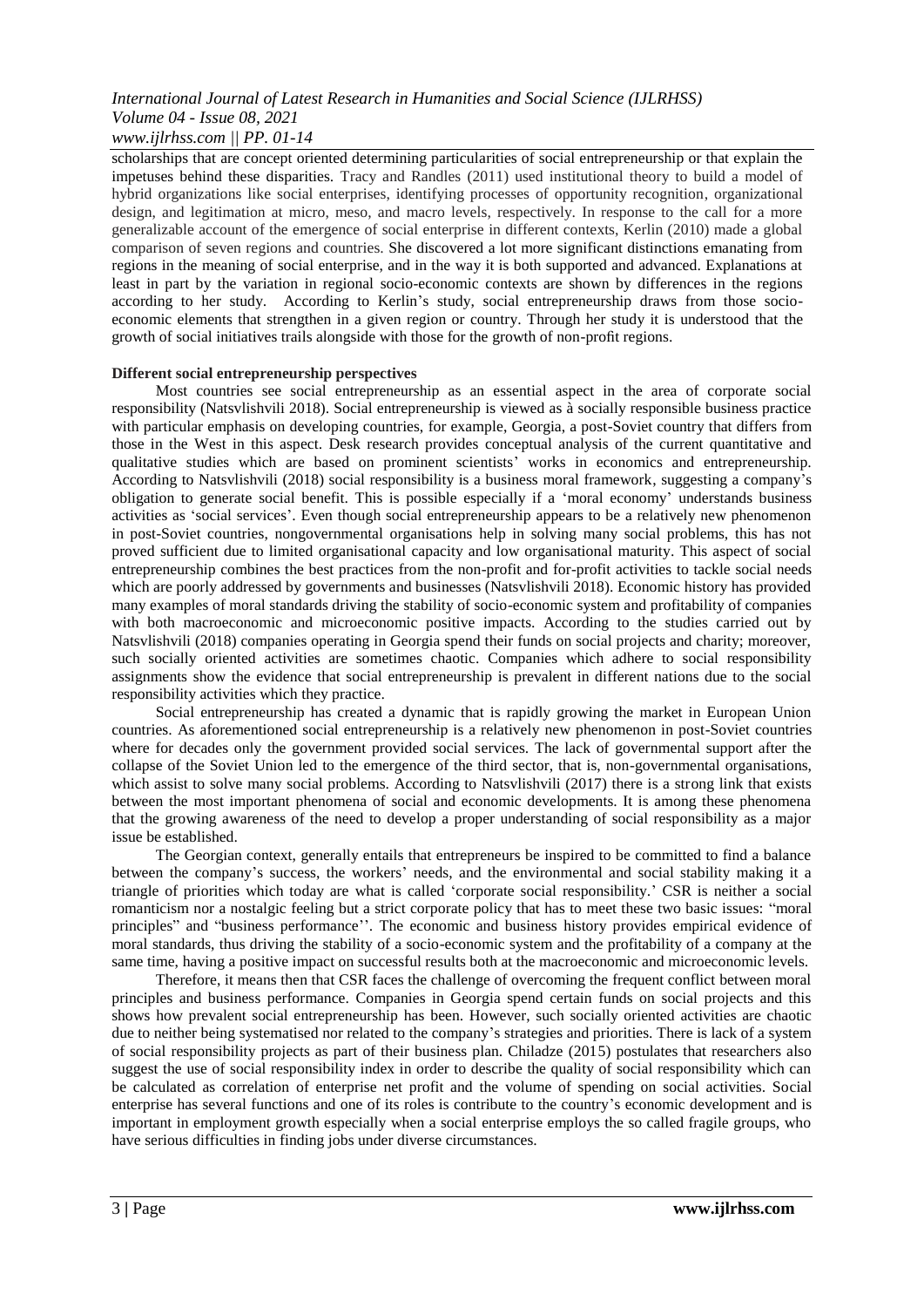#### **Social Enterprise**

The Department of Trade and Industry (United Kingdom) defines a social enterprise as a business with primary social objectives whose surpluses are predominantly reinvested for that tenacity in the business or in the community, rather than being driven by the need to maximise profit for shareholders and owners. Social Enterprise Alliance (USA) defines a social enterprise as an organisation or initiative that marries the social mission of a non-profit or government program with the market-driven approach of a business.

The concept "Social entrepreneurship" is coupled with economic activities made by civil society organizations that aim to get financial returns. The profit obtained serves for accomplishing positive social changes associated with their mission and goals. Regardless of the fact that non-profit organisations in the USA and Europe have conducted such activities for a long time, the concept of social entrepreneurship takes its origins from the 1970s. According to The Centre for Strategic Research and Development of Georgia (2013) its particular dynamic development started in the 1990s. There are various types of organisations termed as cooperatives, funds, associations and many others in the third sector in Europe which often has the label "social economy."

For the social enterprise development, the first urge in Europe came from Italy"s cooperative movement. The Italian parliament adopted the law that introduced the new distinct form of "social cooperative." It was from this point on that social entrepreneurship has been developing in Europe at a rapid pace. In various countries it receives significant support from government agencies. In the USA, non-commercial organisations have been undertaking such activities from the end of the nineteenth century. The year 1993 is considered as a point of change in social entrepreneurship when Harvard Business School began "social entrepreneurship initiative" (The Centre for Strategic Research and Development of Georgia 2013).

In many countries (Natsvlishvili 2017) there is no definition of social enterprise and in such cases attribution of organisations to social enterprise occurs on a base of principles coming from the concept. Social enterprise is private, independent, and entrepreneurial organization that uses business methods to decipher social and environmental problems successfully. Currently social entrepreneurship has fascinated growing interest in many countries, as it combines the attempt toward social mission and business-type accomplishments. Currently, social entrepreneurship runs differently in different countries; thus it has different definitions. All these definitions have one common attribute: This is a business approach to social goals. In countries around the world, social entrepreneurship has been developing in different ways meaning that different practices and experiences are accumulated.

#### **Prevalence of Social Entrepreneurship**

The prevalence of social entrepreneurship usually takes place in societies where the individuals have certain entrepreneurial attitudes. This is confirmed through the data from the Global Entrepreneurship Monitor-Georgian report whereby Georgians reflect on successful entrepreneurs to have an elevated status in society (75, 9 % of adult population), while 66% of adults think that entrepreneurship remains a noble career choice. However, motivation to engage in entrepreneurial activities shows up almost equally between necessity-driven (48.6%) and opportunity-driven (50.6%) entrepreneurship. A high motivational index indicates a high share of improvement-driven entrepreneurs, which ensures more long-term and ambitious expectations from the venture creation. From the surveys carried out in Georgia, positive attitudes of the respondents towards entrepreneurship indicate their self-confidence, feelings of social and political stability and expectations of success of market orientated economic reforms.

#### **Global Social Enterprise Statistical Information**

In Australia the estimated statistics of social enterprises ranged from twenty thousand giving up to thirtyseven percent within the past five years constituting two-three of GPA in 2010. In Belgium sixty-three percent self- manufactured above fifty percent of the intended incomes through fees or charges. In the United States of America, twenty-two percent had over twenty-two percent over \$2 million in income, eighty-nine were produced since 2006 while ninety percent was devoted on solving problems at home in 2012.

Greater efficiency is obtained in problem solving through social entrepreneurship in a variety of ways. In the increasing competition for funds, Social enterprises generate incomes for maintainable development. In this regard, economic revenues bring forth firmness in organisations and in this matter of financing; it affords businesses to excel with the main reasons to cover expenditures. Often goals of an enterprise usually reflect the expected results that can occur in a certain period of time, due to the successful performance of the enterprise (Natsvlishvili 2017). A social enterprise should critically define its social and business objectives that participate to achieving the enterprise"s mission. However, social missions are related to achieving the mission of an enterprise for remarkable success and are distinguished according to the field and mission of organisations. Examples of social goals comprise creation of economic opportunities for the poor, employment of disabled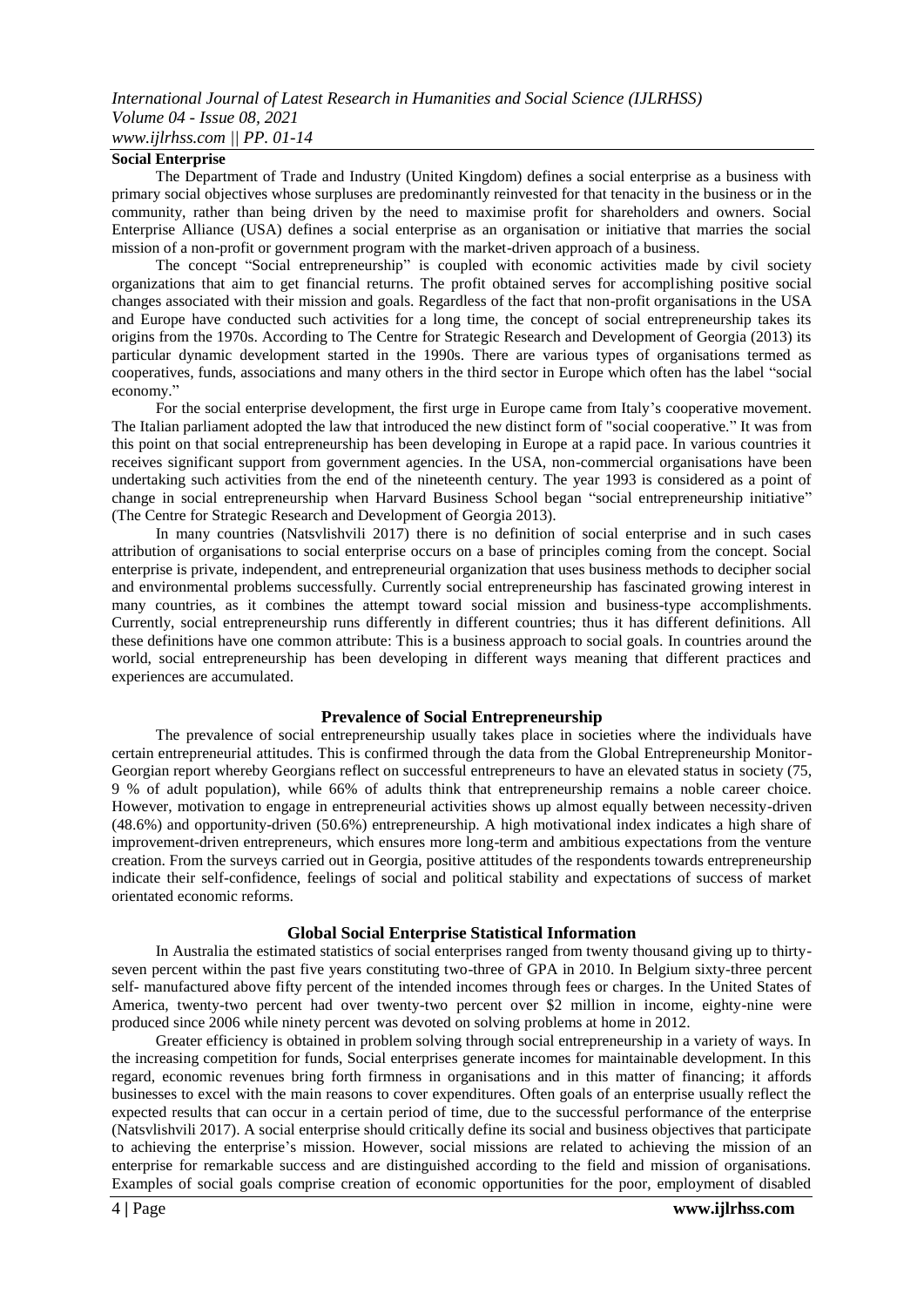persons, protecting the environment, education and many others. Financial goals of a social enterprise can differ based on financial needs and business model. However, social enterprises always have to maintain a balance between social and financial goals since they might have different strategies for this (The Centre for Strategic Research and Development of Georgia 2013). According to Natsvlishvili (2017) the practice of integration of commercial and social goals has existed in organisations for many years. Some of the examples of this include charitable and civil society organisations, using commercial and financial indicators for determining social consequences.

There are two approaches to the development of social entrepreneurship in the United States. The first one entails social enterprise acting on the market principles. According to this approach social enterprises should be principally focussed on implementing strategies that can bring revenues. A social enterprise is an organisation or enterprise that achieves social mission entrepreneurially through income generating strategies (Yunus 2007). Yunus describes social entrepreneurship as a business approach driven by mission, which is managed based on the without profit and dividends principle and aims to achieve a social goal. The second approach involves followers of social innovation school who pay special attentiveness to the social entrepreneur. Social entrepreneurs take an innovative approach to social problem-solving as change agents using new services, products, market segments, organisation and other innovative initiatives.

#### **Prevalence of social entrepreneurship in Zimbabwe**

A study by Katunga and Lombard (2016) focused on the contribution of social entrepreneurship in meeting the needs of orphans in the Mberengwa District, Zimbabwe. The study was done at the moment when the millennium experienced a drive of economically related issues and partisan challenges, aggravated overwhelmingly by consequences of the prevailing epidemic such as HIV/AIDS. The study clearly shows pivotal role played by social entrepreneurship in addressing social issues nationally. The study discusses the prevalence of social entrepreneurship through fundraising ventures to solve the difficulties faced by orphans in District of Mberengwa. These needs emanate from severe financial hardships, malnutrition, ill-treatment, neglect, child labour, lack of food, abuse, dropping out of school, lack of clothing and blankets, inability to obtain necessary documents like birth certificates, stigma and discrimination associated with their condition of being orphans.

The political and socio-economic context in Zimbabwe has a reflective bearing on the citizens "access to social services, goods and economic opportunities (Kaseke 2010). The prevalent socio-economic environment in Zimbabwe is the consequent of a combination of factors including activities linked to the land reform, sanctions and structural adjustment programmes. Zimbabwe has been hard hit by several discriminatory colonial era land imbalances back-dating to the year 2000. The political and economic crisis in Zimbabwe has utterly eroded the country"s social support system, resulting in public assistance benefits being further scoured by inflation to levels where they can be described as non-existent (Kaseke 2010). Around the year 2008, the transport costs incurred by the beneficiaries of social assistance hindered them to claim their benefits since they were greater than the value of those benefits hence leading to the unofficial suspension of the public assistance programme. This is evidence of the government"s inability to rectify the problem faced by vulnerable for example, orphans. Following this predicament, economic instability, joblessness, health issues, insecurity, basic commodities like food, shelter, fresh clean water, and low salaries has hindered families to attend to orphans" needs, both nuclear and extended families (Kaseke 2010).

Since 2009, Zimbabwe has made strides in resurgence and recovery of its economy. In association with NGOs, the Government has embarked on social protection programmes aimed at providing relief from deprivation and averting social exclusion, improving livelihoods and promoting social equity amongst the poorest and most vulnerable members of society (Moyo 2011). Prevalence of social entrepreneurship is therefore evidenced by the fact that communities, with special emphasis to those in Mberengwa where this study was initiatively done, dedicated themselves in assisting the poor. However, various reasons including weak community and individual structures necessitated by various factors including migration, diseases particularly HIV/AIDS, demographic changes and struggles in sustaining nuclear and extended families became a major setback (Moyo 2011).

Since the fundamental purpose of social entrepreneurship is creating social value for the public good and commercial entrepreneurship aims at creating profitable operations which results in private gain, the income generating projects of Mberengwa District involved the merging of social interest with business practices to effect social change by combining social and economic value for wider value-cooperation possibilities. This enabled the community to provide needs of orphans using Sahlma"s model to explore the entrepreneurial nature of the income-generating projects. This model concisely integrates the key elements of social entrepreneurship by creating a connection between the interrelated components of the people, (P) the context, (C) the deal (D) and the opportunity (O) which referred to as PCDO model.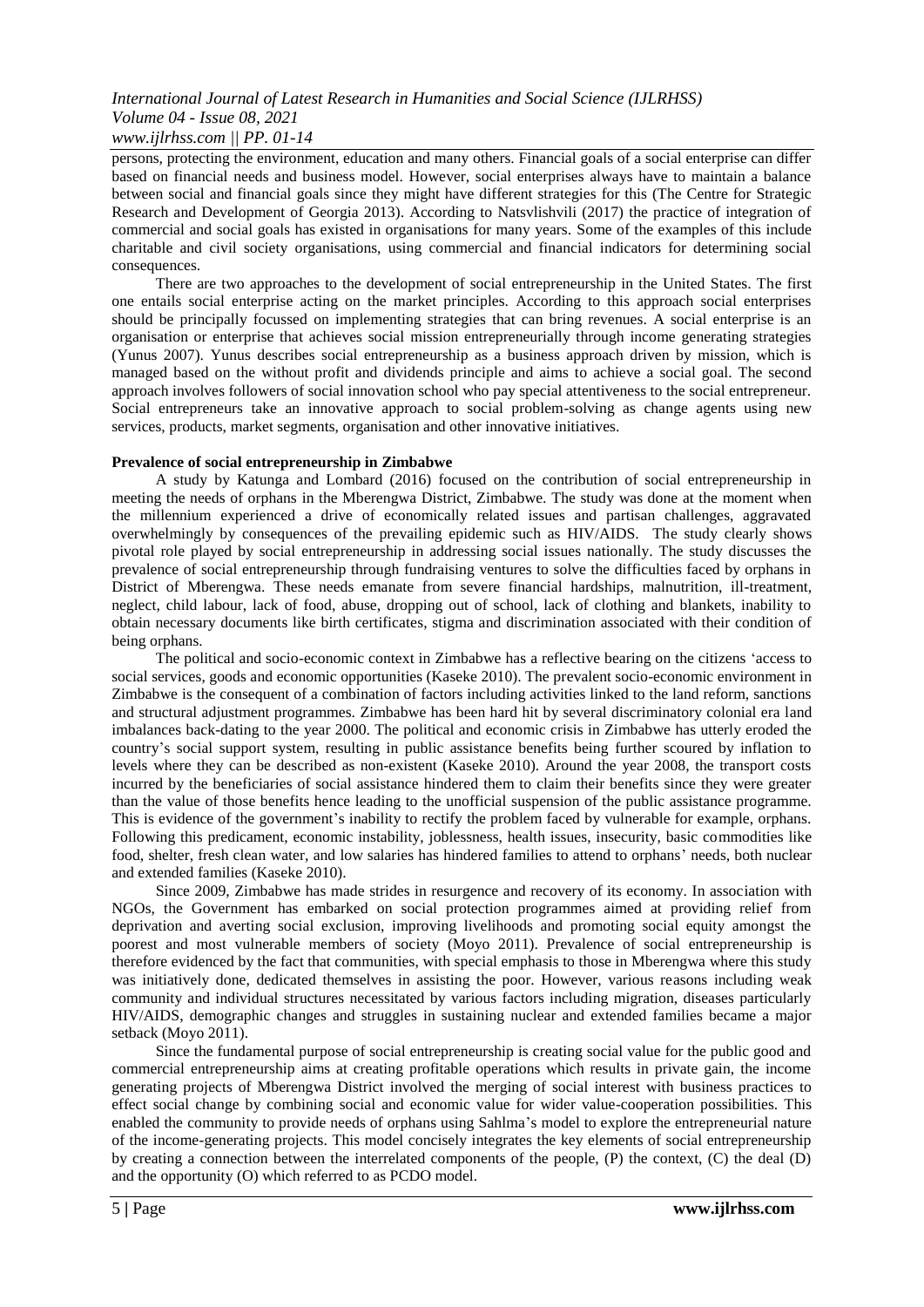#### **Social entrepreneurship elsewhere**

Social entrepreneurship is a relatively young, knowledge-intensive area and a social practice of concern to researchers since the  $20<sup>th</sup>$  century (Short et al. 2009). It comprises an array of events and processes leading to the establishment of social worth by persons, clusters of country residents, and institutions. The entrepreneurial initiative aimed at social/or communal proceeds, concerned with change and/or innovation, relay market-centred resolves. According to Mair and Marti (2006) social enterprise results from the interaction between social entrepreneurs and the environment in which their activity is embedded. Kerlin (2012) states that the knowledge of models shaping the development of social enterprises operating in Central and Eastern Europe, including Poland, remained limited. Poland may provide an interesting example for the analysis of the development of social enterprises of which it has rich experience in both cooperative and reciprocal activities, as well as centuries-old traditions of works of charity. Poland"s integration with the European Union significantly enhanced the debate on social enterprises' relevance to solving social problems.

#### **Empirical evidence of prevalence of social entrepreneurship**

The growing global interest in social enterprises can be justified by the economic, social and political changes which have taken place in recent decades. There has been an increasing social inequality, accumulating environmental problems, decreasing availability of public funds, and concentration on market mechanisms in the distribution and redistribution of resources which have tended to escalate the incidence of social entrepreneurship around the globe. Social entrepreneurs throughout the whole world are characterised by their focus on creating social value in addition to the economic value. Social entrepreneurs differ from social activists and advocates. They utilise entrepreneurial skills and business methods to build concrete and sustainable for profit or non-profit organisations which become vehicles for achieving their social objectives. Another justification for the recognition of social entrepreneurship is the work of Christian Felber, an Austrian who initiated the concept of an "Economy for the Common Good" (EGG). The initiative won exhilarating support of NGOs, politicians, private individuals and companies. Currently, there are now more than a thousand companies in support of the initiative. It is very difficult then to deny the fact that social entrepreneurship has become a worldwide phenomenon.

The EGG concept is therefore defined on the systematic level: "An economy for the Common Good is an alternative economic system built on values that promote the needs of the entire population. It is a tool for economic, political, and social change; a bridge to a better future" (Hein and Kapel 2016). In all European democracies, the "Common Good" is defined as the six dominant values namely; human dignity, ecological sustainability, solidarity, social justice, democratic co-determination and transparency.

Bangladesh has shown the prevalence of social entrepreneurship by inspiring the world how much can be achieved by lending a small amount of money through the Grameen Bank (Hein and Kapel 2016). The Grameen Bank in Bangladesh was founded for the purpose of lending money to people without any ac cess to capital. Grameen describes the very character of the social business philosophy starting small which made this bank a great success and enabled many people to get out of extreme poverty. Another approach which Grameen bank came up with was through fostering new entrepreneurial solutions to the poor people"s problems. Hein and Kapel (2016) state that the poor do not only need capital in order to work out their way out of poverty. There are a lot more other things including health, education, good food, clean water, transport, access to electricity just to mention a few. This why Grameen formulated seven ideologies of social business as presented below: 1) to overcome poverty and other tribulations such as education, health, technology access and environment which threaten the society; not profit maximisation, 2) financial and economic sustainability, 3) investors getting back their investment amount only and that no dividend is given beyond investment money, 4) when investment money is paid back, company profit stays with the company for development and improvement, 5) environmentally conscious, 6) personnel gets market wage with better working conditions and 7) do it all with joy

Another social entrepreneurship prevalence indicator is the EHAS Foundation in Peru. This is a building which is specifically for mobile medical diagnosis services through the innovative telecommunication utility. This bridges the gap between rural medical outposts staffed by paramedics, and larger, physician-run medical centres by increasing the range of WiFi technology from the recommended standard 300m range to a much longer 100-kilometre range. The company started in 1995 through a research cooperation with David Chavez Munoz of the Pontificia Universidad Catolica del Peru. The activities were funded by EHAS (Enlace Hispano-Americano en Salud), which permitted it to channel financial resources of countless origins into telecommunication research in health. The activities focus on pregnant women: a health package consisting of three ultrasounds, two urine tests and one blood test for \$30 paid for by the public health system in certain Peruvian contexts and in Guatemala (Hein and Kapel 2016).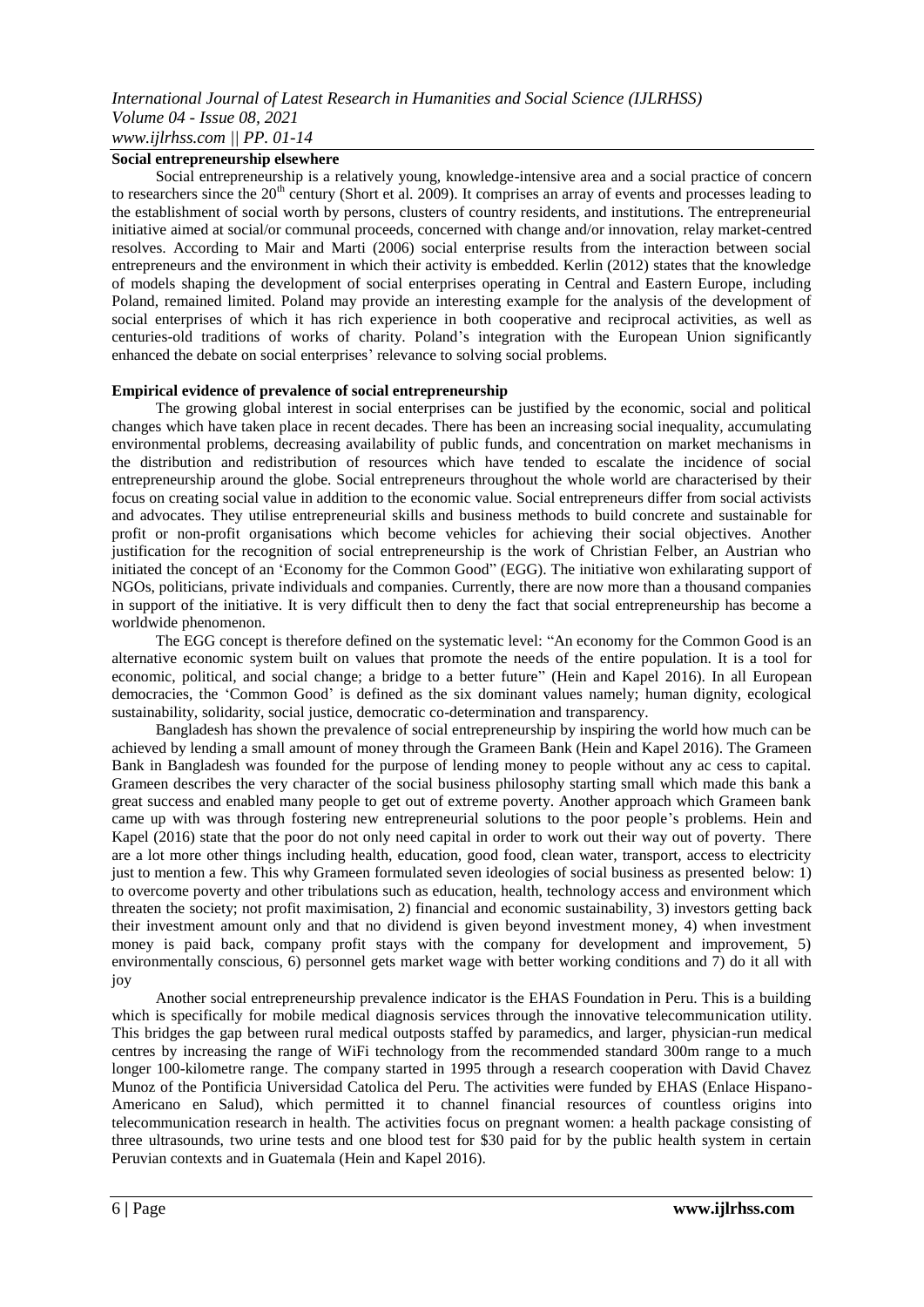*www.ijlrhss.com || PP. 01-14*

The Taka Taka Solutions is a Nirobian-based waste collection and resource recycling business. By recycling and composting 80-90% of collected waste, Taka Taka Solutions is able to offer affordable waste collection services across all income areas. Taka collect services are distinguished by the fact that they are provided for all income levels, attain high environmental friendliness with 80-90% of collected waste recycled, modern infrastructure and trucks and provision of different bins to clients in waste separation. One-dollar glasses are made from such recycled waste which in turn enables more than 150 million people with a set or a pair of glasses. Provision of such a commodity assists many people to learn, to work and to provide for their own families. Another indicator for the prevalence of social entrepreneurship is the African Renewable Energy Distributor (ARED) which originated in Rwanda founded in 2012. This seeks to provide and supply stable and reliable energy solutions to rural and urban areas in East Africa where at least less than 20% of the population have access to electricity and at least 60 % has a cell phone. This is affordable due to the low cost mobile solar kiosks and the mobile solar Cell chargers. ARED uses a low–cost franchise business model which seeks to promote entrepreneurship at the base of the pyramid.

According to Defourney and Nyssens (2012) many business schools and foundations currently advocate the idea of mission driven business that promote extensive business. The social innovation school of thought concentrates on the social entrepreneurs as persons who solve social problems and embrace social needs in a manner that is innovative following Schumpeter"s conceptualisation of entrepreneurship, However, on another note, various social enterprises find it challenging to balance the business and social mission as they are inclined to shift to prioritize their business venture over their social mission.

This has been illustrated by the field of microfinance as numerous prominent organisations have drifted away from their original social mission in search of increased and better revenues (Yunus 2010). This shows how difficult social initiatives are in in trying to maintain dedications to either social welfare or marketable logics. Researchers like Zahra, et al. 2009) have foreseen the behaviours of institutional actors who initiate and maintain social trades. Moreover, in order to accommodate contradictory logics social enterprise need entrepreneurs with an exceptional commitment to and passion for the social mission, an ethic of care to sustain the focus on social welfare, and most importantly individuals who have the aptitude to manage contradictory demands that arise from multiple logics including an ability for counterfactual or a thinking which is paradoxical (Tracy and Randles 2011).

Social welfare and commercial logics happen to grow as social enterprises increase in number and influencing societal–level institutions. It has been noted in different countries that there is a designated legal status for perusing a double or triple bottom line, such as low-profit limited liability companies or a benefit corporation in the United States, community companies in the United Kingdom (Haugh 2012) and social cooperatives in Italy. Regarding this scenario, the emergence of social oriented organisations appearing to have hybrid or integrative interests, can legalise social enterprises contributions to synchronise commercial and social logics.

In Africa, social entrepreneurs are participating to expand educationally, health-wise, economically, environmentally and other social matters. In the Ethiopian context, Haverkort (2016) described a social enterprise as an enterprise that directly addresses social needs through its products and services or through the numbers of underprivileged people they provide work. Social initiatives are distinctive as compared to "socially responsible businesses", since they create acceptable social difference indirectly through the way of corporate social responsibility. Though it is less common for individual entrepreneurs to set up a business as a Social Enterprise, there are some deep-rooted Social Enterprises in Ethiopia, that offer products and services together with employment and training of disadvantaged young boys and girls and they have made a real impact in society for decades (Haverkort 2016). There is inadequate research on social enterprises in Ethiopia (British Council 2017) that can tell us about the practices, challenges, and prospects of social enterprises.

Considering the significance of social enterprises deliberations in Ethiopia, people still argue and degrade the value of social enterprises on the reduction of poverty. Social entrepreneurship could play an important role in development given that social entrepreneurship has limited potential for structural transformation and poverty alleviation. Similarly, social entrepreneurship can benefit as a microeconomic strategy that can subsidise in small ways through its support for state led development and democratic reforms making*.*

Through the study conducted by British Council it has been revealed that there is no discrete legitimate form or registration procedures in Ethiopia for social enterprises. Furthermore, majority of the social enterprises in the study area were found to have been registered as MSEs followed by sole proprietorship, cooperatives, partnerships, and charitable activities respectively. Another main obstacle reported in the study was lack of access to capital while obtaining grant funds (British Council 2017). Considering the absence of legal form for social enterprises, there is need for Ethiopians to take care not misrepresent the very livelihood of the social enterprises. According to Montero (2016) social entrepreneurship is not about conferences, accelerators, contests, charity, and philanthropy or wealth distribution. The whole issue is about power distribution within the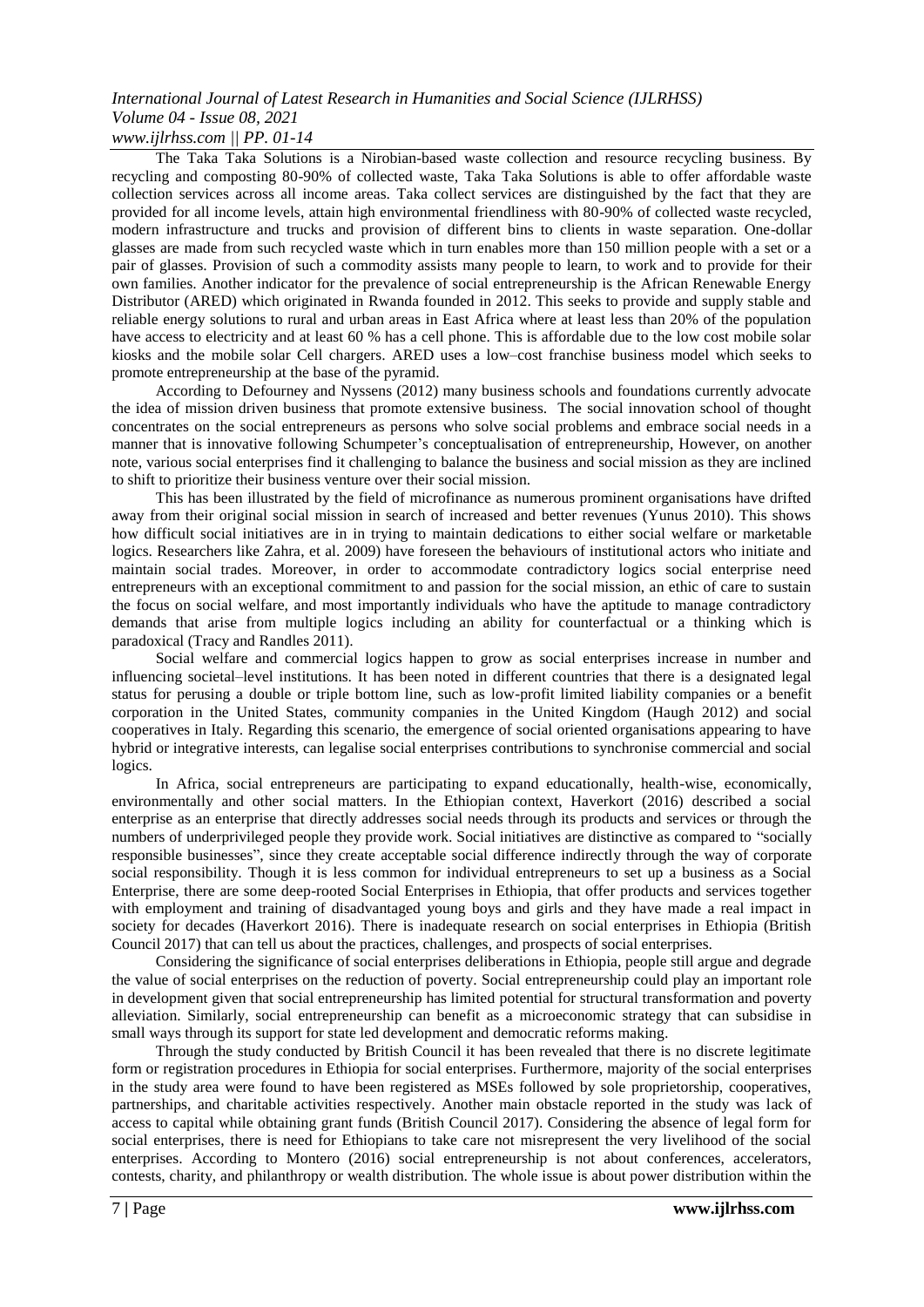confinements of the poor to enable themselves independence to aid. Debate, created by social entrepreneurship is continuously going on among scholars as it results in both for-profit business and social value theory.

From a historical and a socio-political perspective, Roper and Cheney (2005) pose the question as to who should accept accountability for the needs of civil society. Much of this discourse is resultant from the application of different economic models by Western democratic countries (Johnson 2000). Neoliberal models failed to provide for the welfare of people, which resulted in increasing income discrepancies between rich and poor. In order to address these national and international inconsistencies, Giddens (1998) argues that governments started applying market principles into government, while the private sector progressively became involved in elements of social responsibility. Giddens refers to this type of overlap as a "distorting of the boundaries" between government and business and introduces the concept of the "Third Way" which is based on the establishing partnerships between government and the private sector to address persistent challenges and difficulties of a socio-economic nature. Due to the innate complexities of social entrepreneurship along a very wide range of activities with a social mission, it is not easy to define the concept. As in any other new area of research, the body of literature has begun to emerge only during the past twenty-one years, from which (Johnson, 2000) considers that consensus still needs to be achieved.

Leadbeater (1997) states that although many traits and behaviours are shared between social entrepreneurs and business entrepreneurs, the former possess a significant characteristic of adding something of value to progress the quality of life of the less privileged sectors of the economy. From a South African perspective, Smith states that there is a gap in understanding social entrepreneurship and the potential for development and growth that it holds. Social enterprises step into this void to take issue with challenges such as the eradication of poverty, promotion of human dignity and equality, achievement of peace and democracy and environment protection. Not only do social entrepreneurs adopt the "rules" of the game for social enterprises, they also become equally adept at using the "rules" of business enterprise and combine and integrate these imperatives into an organization that merges economic, social and environmental values that is, a social enterprise.

In its simplest form, social enterprise is about finding solutions to socio-political problems. The search for answers to socio-economic ills cannot be assigned to the domain of one department only or a particular private organization. In a world with an increasing divide between the wealthy and the poor, it has become the sphere of individuals, private groups, donors, not-for-profit organizations and public structures, as well as private business, to become involved and address the challenges of the economy, the environment and the society. This is what social entrepreneurs do and what social entrepreneurship is about.

The Global Entrepreneurship Monitor (GEM) is one of the world's principal research projects designed to develop understanding of the relationship between entrepreneurship and national economic development. GEM produces an annual survey: in 2009 some 54 countries contributed (Bosma and Levie 2009). In the 2009 report the survey document also included questions on social entrepreneurship: 49 countries participated. The 2009 review identified three possible reasons for the apparent low incidence of social entrepreneurship: a general lack of understanding of the concept; a possible under-representation in the sample of organizations working for social good; and those profit-oriented enterprises may exclude themselves from the arena of social entrepreneurship (Herrington *et al*. 2009). Notwithstanding its limitations, this section of the GEM report assesses all activities with a social purpose across the spectrum, from organizations involved in social and community work, including NGOs and the activities of business enterprises' social activities.

#### **Methodology**

A pragmatist paradigm was adopted and a cross-sectional questionnaire design of all the ten provinces of Zimbabwe was conducted on a sample size of 384 respondents. A mixed method approach was used to ensure triangulation.

A sample size of 39 participants was calculated using Cochran"s formula and proportionate stratification. Simple random sampling was used to select shopping centres in suburbs and districts where participants were selected conveniently. Interview participants were chosen purposively. A total of 100 data collectors were employed for this study, 10 for each province. Each data collector was assigned between 4 to 5 shopping centres selected using simple random sampling. In rural areas the first step was for the data collectors to introduce themselves to village heads indicating their intention to collect data. The data collectors then chose one participant at each shopping centre conveniently to whom they also introduced themselves and established good rapport. In urban areas the data collectors obtained a letter from the police allowing them to collect data on the condition that they were to observe strict Covid-19 regulations such as wearing of face masks, social distancing and use of sanitizers. The data collectors then sought informed consent from the targeted participants by first explaining the purpose of the study and how it would benefit the respondents" communities and the respondents themselves. The data collectors assured anonymity and confidentiality to the respondents by explaining how the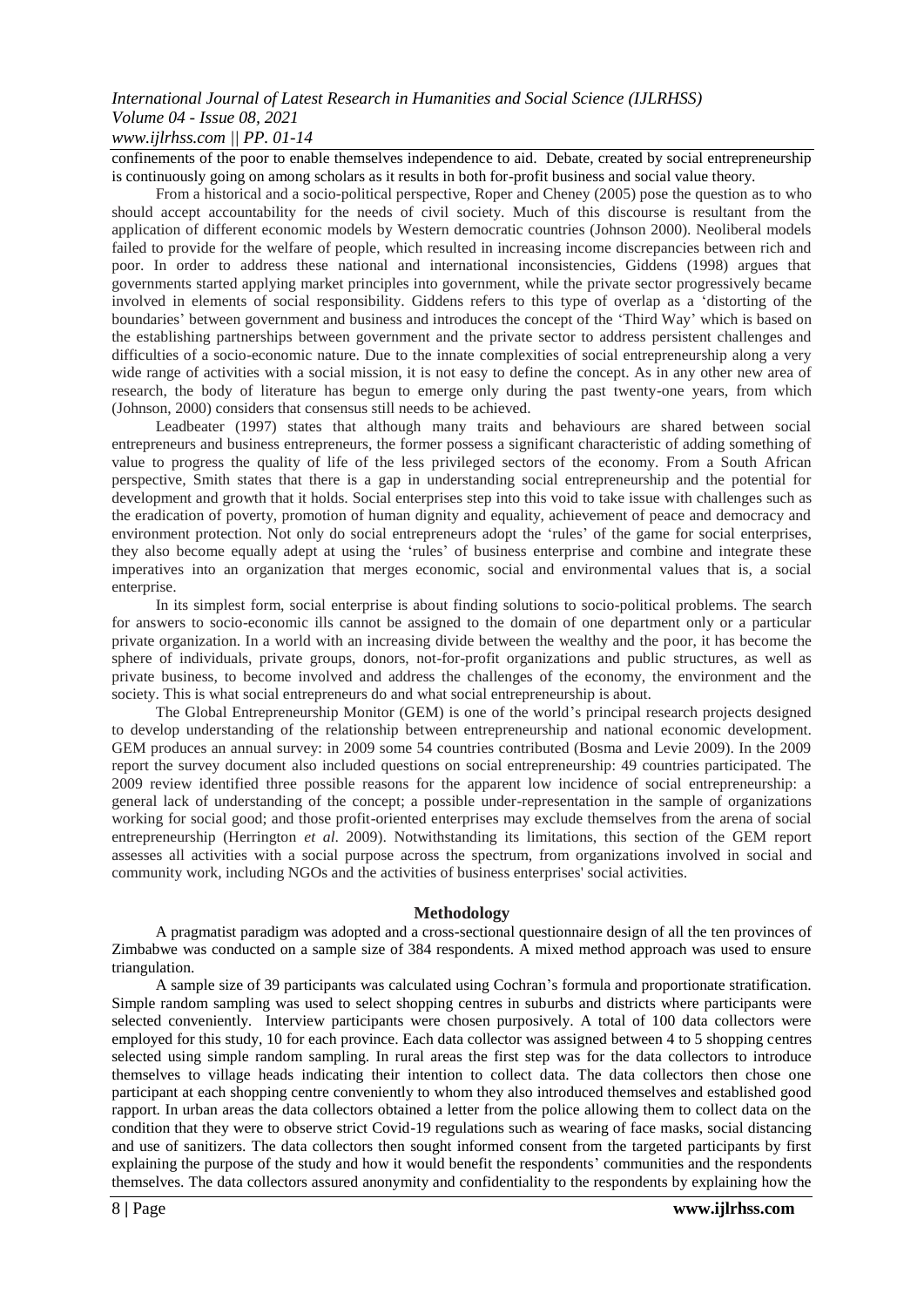*www.ijlrhss.com || PP. 01-14*

collected information will be stored and used and distributed questionnaires to individuals who agreed to participate in the study. All data collectors reported that data collection was smooth which is reflected in the number of completed and returned questionnaires. After the questionnaires were collected, they were put in an envelope and sealed and put in a safe for 28 days to make sure there were no Covid-19 viruses still surviving if any during coding and data capture.

### **Results and Discussion**

#### **Table 1: SE prevalence**

The table above shows that alpha  $= 0.798$  is greater than 0.7 indicating good internal consistency or reliability. The items are correlated; hence no items were removed from the questionnaire.

# **Presentation and Analysis of Data**

#### **Table 2: Response Rate**

The table above shows that there was a 100% response rate in Mashonaland East, Mashonaland West, Matabeleland North, Bulawayo Metropolitan, Harare Metropolitan and Masvingo provinces. The response rate in Manicaland was 91.1%, Mashonaland Central 86.7%, Midlands 86.7% and Matabeleland South 97.8%. The overall response rate was 96.2%. The response rates were very high due to the fact that the researcher engaged a trained data collection team in each province who established good rapport with the research participants before handing out the questionnaires. According Kraemer (1992) the response rate above 50% for a survey is considered good. The high response rate in this study enhanced the validity and reliability of the research findings.

# **Nationwide Respondents' Characteristics**

# **Table 3: Gender**

The results in the table above show that 41.6% of the respondents were male and 58.4% of the respondents were female. Effort was made to get responses from both males and females to get balanced information in the process increasing the validity of the findings. But it can also be inferred from the results that more women seem to be involved in social entrepreneurial activities than their male counterparts. Amin (2010) concurs with these results when pointing out that anecdotal evidence existed that shows that women entrepreneurs and workers constitute a much higher proportion in the informal sector. This is also an expected result when taken from an African point of view where the burden of fending for the family falls on the shoulders of women. Women are generally said to exhibit more modest business growth ambitions than men but they also bear an unfair share of domestic workload constraining their intended growth thresholds (Cliff, 1998).

#### **Table 4: Age**

The results show 13.2% of the respondents were below 20 years of age, 27.9% from 21 to 30, 30% from 31 to 40, 19.2% from 41 to 50 and 9.7% above 50 years. All age groups were represented giving a balanced view. It is also interesting to note that social enterprises are distributed across all age groups. There is however a growing trend of young people in particular that facilitate their passion for social change into new enterprises. There are more social entrepreneurs in the 18-34 age group than commercial entrepreneurs in every global region except in Latin America indicating high contribution of millennial generation to socio-economic transformation (Bosma et al. 2016).

#### **Table 5: Marital Status**

The composition of respondents by marital status was 36.7% single, 47.6% married, 7.9% divorced and 7.6% widowed. The positivity of this research allowed the investigator to gather evidence from a wider cluster of individuals increasing the validity and reliability of the findings. In the entrepreneurship literature several scholars have affirmed that support from a spouse/companion is a key factor for success. Spousal support in entrepreneurship can be instrumental, informational and emotional in nature (Parasuraman et al. 1996; Brockhaus 1980). Hence one could posit that entrepreneurs with spouses may be more optimistic about their chances of success, and subsequently have a stronger desire to grow their firm.

However, while having a spouse can be seen as beneficial for the nascent entrepreneur, it may also be a source of problems, particularly for women. According to social role theory, the behaviour of men and women is governed by the stereotypes of their social roles.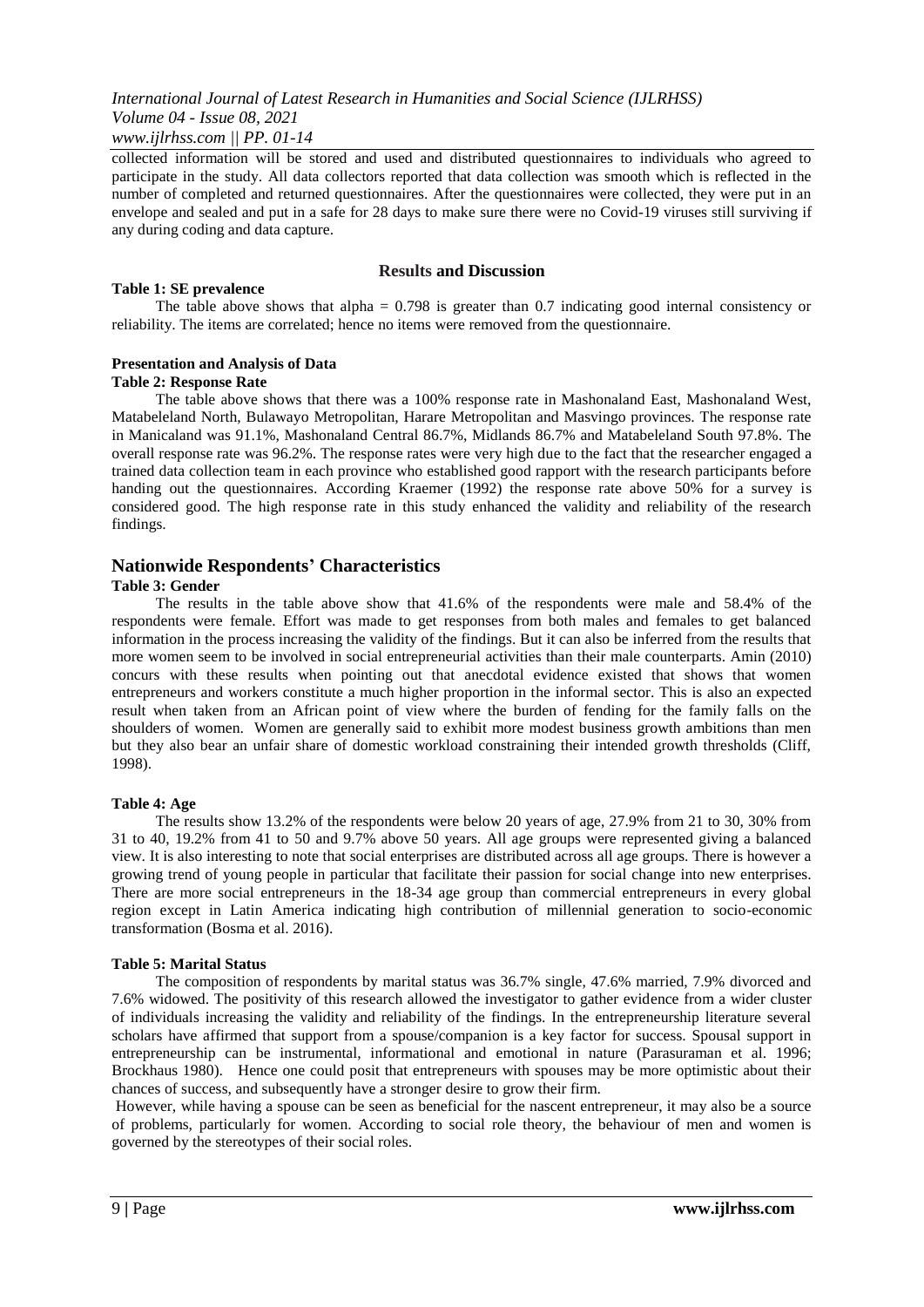## **Table 6: Number of Children**

Regarding the distribution of respondents according to the number of children they have the results are as follows: 0 to 1 child 41.6%, 1 to 5 children 52.4%, 6 to 10 children 5.3% and above 10 children 0.7%. The results show that the majority of respondents 59.4% had responsibilities to provide and prepare a better life for their children. For entrepreneurs, being a parent may impact growth intentions in different ways. It could be argued that becoming a parent would increase an entrepreneur"s perception of the minimum acceptable financial rewards that a new venture should yield and thus increase their growth intentions (Davis and Shaver, 2012). It can be argued that this is particularly the case when it comes to single parents, as there is only one income in the household to rely on (one breadwinner). On the other hand, parental demands have important implications for the time available to devote to business and the work role for entrepreneurs (Parasuraman et al. 1996). Previous research has found that entrepreneurs with dependent children have lower career/achievement motivations and higher personal life motivations (DeMartino and Jacques 2006). Higher personal life motivations i.e. looking for more flexibility and a better work life balance) may imply lower growth intentions. When dependent children are included in the analysis, the differences between men and women entrepreneurs increase. The balance between family responsibilities and work is more often considered a challenge by women compared to men (Jennings and McDougald 2007).

#### **Table 7: Extended Family**

On the question of whether the respondents had extended family 56.8% said yes and 43.2 % said no. In the African culture and tradition taking care of the extended family is very important and something that is expected but increases the burden of responsibilities on the social entrepreneur.

#### **Table 8: Employment Status**

The table above shows that 37% of the respondents were once employed, 21.9% were never employed, 24.7% were retrenched and 16.4% were self-employed. According to Kolb's Theory of Experiential Learning, work experience knowledge is defined as those procedures involving creation of knowledge through procedures whereby knowledge is created through the alteration of familiarity (Kolb 1984). It is inevitable for everyone to have a story past even though these stories ranges from bad to worse. According to (Gomes 2013) we cannot change the things which happened in the past, but we can alter some of the portion in the future taking past as standards. Usually the futuristic disposition or job security is shaped by one"s prior work experience. There are three types of pre launched experience most entrepreneurs have behind their successful businesses: first they have worked in the same industry, second, related industry and third, frequent user of the product (Glauser 2016). Gaining knowledge for experience prior to occupation has a variety of definitions. One of these definitions depict someone's involvement at the same time working in a particular field or employment. In order to have a brilliant profession, work exposure is important. Additionally, it demands the absence of worries about longevity of working periods, be it short or longer work experience, gaining future jobs is certain. Family ties are valuable, but not essential, in establishing transnational ventures. According to Gielnik et al. (2018) people over 40 years, having wider prior work experience related to entrepreneurship as compared to younger people stated that prior work experience positively influenced their self-efficacy as well as entrepreneurial expectation. While Fatoki (2014) finds that university students having prior work experience have greater levels of entrepreneurial intention (vs students having no exposure). However, the difference is not statistically significant. According to Liguori, Bendickson, and Mcdowell (2017) the engrossment in the creation of diverse businesses also offers a chance of having insights of the perils and glitches allied with new firms. Entrepreneurial exposure is a key element connected with contributions and part of the entrepreneur in new firm establishment (Lee and Tsang 2001). Precisely, insightful prior work knowledge can offer a competitive edge and an indicator to an individual"s likelihood of his/her creating a new venture.

#### **Table 9: Vocational skills**

The table above shows that 5.5% of the respondents had carpentry skills, 8.3% building skills, 7.2% motor maintenance and repair skills, 9.9% food and nutrition skills, 16.4% fashion and fabrics skills, 4.8% wood working skills and 47.8% other skills like agriculture and metal fabrication. Results from a study done by Oyeniyi, Adeyemi and Cole (2020) in Nigeria reveals that: There is significant relationship among the socio– economic characteristics and type of skills acquired by the trainees, there is significant relationship between vocational skills utilization and entrepreneurship development and there is significant relationship between choice of skill and entrepreneurship development. This research and educative study has also discovered the way students continuously kept distinguishing entrepreneurial study as one of the critical aspects which regulates a person"s achievement in social entrepreneurship.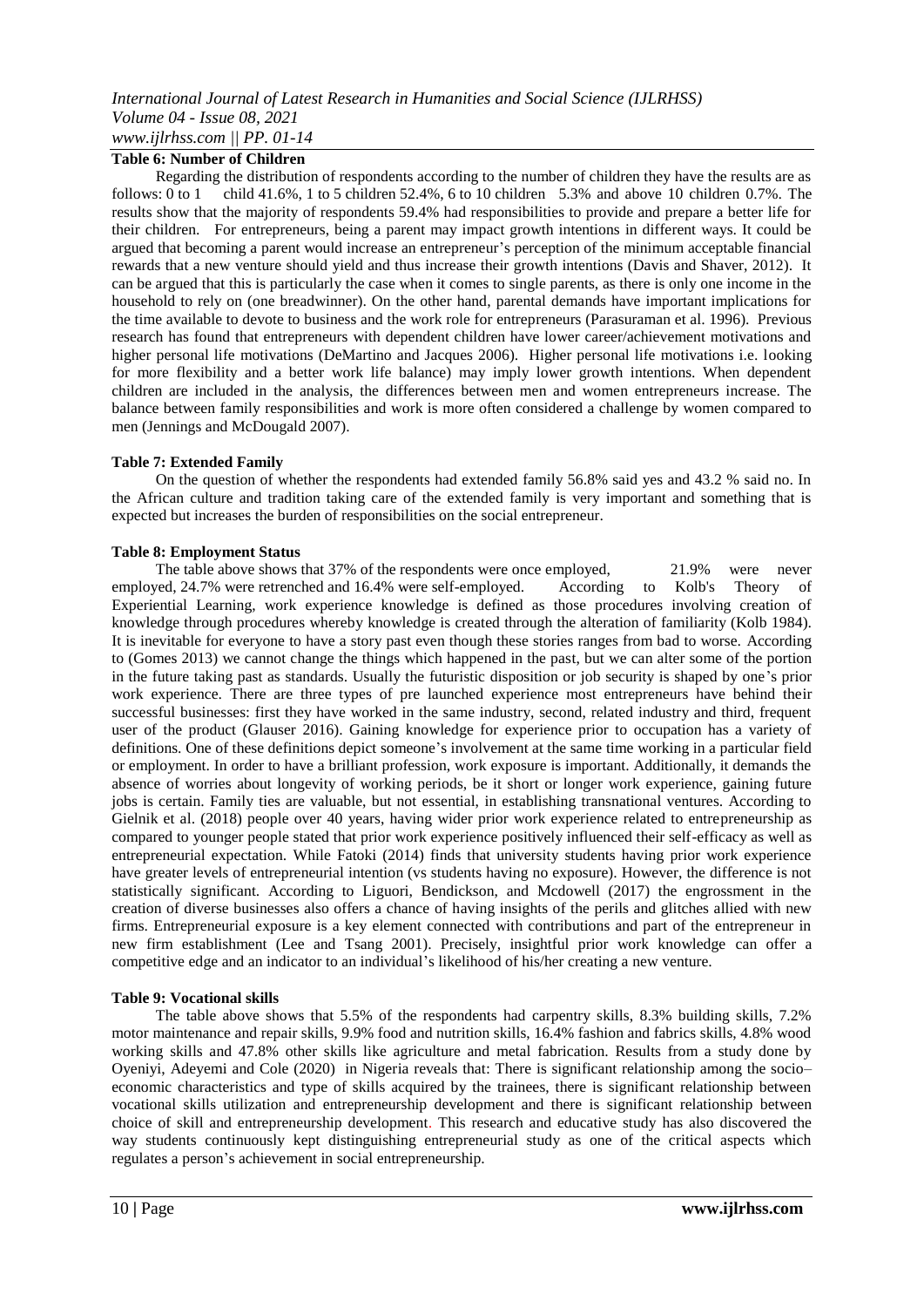Therefore, recommendations from this study entail the urgent need for establishments by institutions for entrepreneurial courses as fundamental courses for academic programs their schedules ether offering certificates, diploma or degree. In this regard, this enables the greatest number of graduates to successfully engage in self-employment instead of continuously looking for salaried occupations.

## **Table 10: Academic qualification**

The distribution of respondents by education level was as follows: primary level 0.5%, ordinary level 35.1%, advanced level 6.9%, tertiary certificate 8.8%, diploma 20.8%, undergraduate 15.2%, postgraduate 12.2%. A research carried out by Dragomir and Panzaru in 2015 across Europe reveals that there is significant relationship between education and entrepreneurial spirit development. Education increases the interest to become an entrepreneur. Based on these aspects, it turned out that most respondents agreed that their education helped them to better understand the role of entrepreneurs in society. Also, this research suggested that the interest for the status of entrepreneur is stimulated by education.

#### **Table 11: SE\_Prevalence**

The table above shows that 65.4% of the respondents were of the opinion that social entrepreneurship is not prevalent in Zimbabwe. We therefore conclude that social entrepreneurship is not prevalent in Zimbabwe.

# **SE PREVALENCE: NATIONAL**

#### **Table 12: Social Entrepreneurship**

The table above shows that about 12% of the respondents strongly agreed that social entrepreneurship is prevalent. About 27% agreed giving a total of about 39% in agreement. About 22% of the respondents strongly disagreed, about 24% disagreed giving a total of 46% in disagreement and about 16% were not sure. Results clearly show that social entrepreneurship is not prevalent in Zimbabwe.

These findings are interesting but not surprising. Despite the positive disposition of demographic factors and the socio-economic situation in favour of rigorous social entrepreneurial activities prevailing in the country, social entrepreneurship is still low in Zimbabwe. These could be the results of decades of spoon-feeding by NGOs on the Zimbabwean populace which has emasculated them of creativity and promoted a dependency syndrome.

The low incidence of social entrepreneurship in Zimbabwe could imply that the enterprises that people endeavour in are solely for-profit and not social enterprises. A lot of people in Zimbabwe are struggling and most of them depend on hand to mouth. It is easily noticeable in their day to day living that in Zimbabwe very few people manage the basic meals a day and mostly to have two meals is luxurious. One meal is the order of the day and to obtain it is a result of hard work and sweat. In this regard it is undoubtedly evidenced that there are organisations; public or private taking care of this social entity in order to develop an economy of vulnerable people by carrying out not-for profit enterprises. Therefore, this study informs policy makers, the government, NGOs and other institutions to embrace and promote social entrepreneurship as a mechanism to confront societal problems.

#### **Conclusions**

To synopsise this paper, this subject of entrepreneurship remains a wonder that has spawned important attention. The general understanding of the definition of social entrepreneurship is debatable and the argument concerning its true definition peruses to address both societal and glitches in the environment either overlooked or incompletely regarded by the government entities that are for-profit. A variety of prospects including enhanced image, improved culture and social value creation are presented which in turn reflect several challenges such as contending clashes of interests, proving legality and creating capital.

The implication caused by social entrepreneurship is need for wider research and study in this area taking cognisance of comparative novelty, extensive scale, and its complexity. Nonetheless, an ineradicable impression has been established by social entrepreneurship, introducing an effective means to addressing social apprehensions on how conglomerates can function.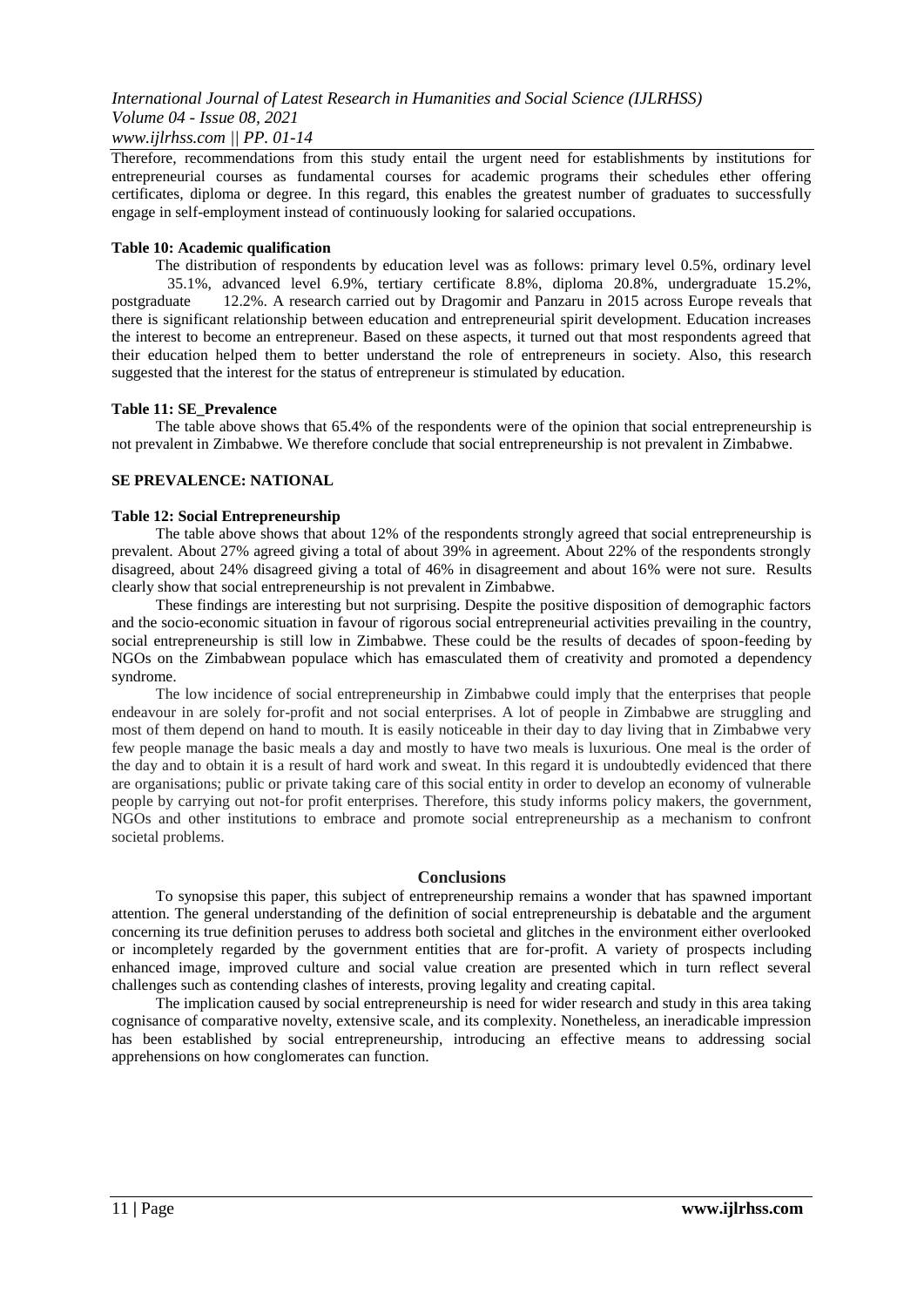# **References**

- [1]. Amin, S. 2010. *The law of worldwide value*. New York: NYU Press.
- [2]. Baker, T., Gedajlovic, E., and Lubatkin, M. 2005. "A framework for comparing entrepreneurship processes across nations". *Journal of International Business Studies* 36 (5): 492–504). https://doi.org/10.1057/palgrave.jibs.8400153.
- [3]. Bosma, N., and Levie, J. 2009. *Global Entrepreneurship Monitor: 2009 Executive Report*. Boston, MA: Babson College.
- [4]. Bosma, N. S., Schott, T., Terjesen, S. A., and Kew, P. 2016. "Global Entrepreneurship Monitor 2015 to 2016: Special report on social entrepreneurship." Global Entrepreneurship Research Association. Accessed May 20 2021 www.gemconsortium.org.
- [5]. British Council. 2017. "The state of social enterprise in Ethopia." Accessed May 20 2021 https://ethiopia.britishcouncil.org.
- [6]. Centre for Strategic Research and Development of Georgia. 2013. "Guide into Social Entrepreneurship." Tbilisi. (in Georgian)
- [7]. Chell, E. 2007. "Social enterprise and entrepreneurship: Towards a convergent theory of the entrepreneurial process." *International Small Business Journal 25* (1): 5–26. <https://doi.org/10.1177/0266242607071779>
- [8]. Chiladze I. 2015. "Business social responsibility and Christianity". In *Christianity and economics*, edited by R. Gogokhia and G. Shikhashvili, 169-176. Tbilisi-Batumi: Ivane Javakhishvili Tbilisi State University Publishing.
- [9]. Cliff, J. E. 1998. "Does one size fit all? Exploring the relationship between attitudes towards growth, gender, and business size". *Journal of Business Venturing* 13: 523-542.
- [10]. Coltart, D. 2008. "A Decade of Suffering in Zimbabwe: Economic Collapse and Political Repression under Robert Mugabe." *Devolopment Policy Analysis 5* (5): 1–21.
- [11]. Davis, A. E. and Shaver, K.G. 2012. "Understanding gendered variations in business growth intentions across the life course". *Entrepreneurship and Regional Development* 36 (3): 495-512.
- [12]. Defourny, J., and Nyssens, M. 2012. *Social Enterprises: An Organizational Perspective*. Califonia: Palgrave Macmillan.
- [13]. DeMartino R, B.R. and Jacques. P. 2006. "Exploring the career achievement and personal life orientation differences between entrepreneurs and non-entrepreneurs: the impact of sex and dependents". *Journal of Small Business Management* 44 (3): p350-368
- [14]. Douglas, H., and Grant, S. 2014. "Social entrepreneurship and enterprise: domain, dimensions and future directions." In *Social Entrepreneurship and Enterprise: Concepts in Context*, edited by H DOuglas and S Grant: 3–32. Tilde: Tilde University Press.
- [15]. Dragomir, C. C., and Pânzaru, S. 2015. "The relationship between education and entrepreneurship in EU member states." *Review of General Management* 22 (2): 55-65.
- [16]. Faruk, M. O., Hassan, N., and Islam, N. 2017. Factors Influencing the Development of Social Entrepreneurship in Bangladesh. *SSRN Electronic Journal*. https://doi./10.2139/ssrn.2856210.
- [17]. Fatoki, O. 2014. "The Entrepreneurial Intention of Undergraduate Students in South Africa: The Influences of Entrepreneurship Education and Previous Work Experience." *Mediterranean Journal of Social Sciences* 5 (7): 294-299.
- [18]. Giddens, A. 1998. *The Third Way: The Renewal of Social Democracy*. Polity Press: Cambridge.
- [19]. Gielnik, M., Zacher, H., and Wang, M. 2018. "Age in the entrepreneurial process The role of future time perspective and prior entrepreneurial experience." J*ournal of Applied Psychology* 103 (10): 1067-1085.
- [20]. Glauser, M. 2016. "Entrepreneur Europe." Accessed 20 June 2020. <https://www.entrepreneur.com/article/275091/10.2139/ssrn.2856210>
- [21]. Gomes, K. 2013. *Past Experiences Help Change the Future*. Srilanka, Sunday Observer.
- [22]. Haugh, H. 2012. "The importance of theory in social enterprise research." *Social Enterprise Journal 8*  (1): 7–15.<https://doi.org/10.1108/17508611211226557>
- [23]. Haverkort, T. 2016. A Social Enterprise. Capital Ethiopia Newspaper [online] Accessed 20 Sepptember 2017 http://www.capitalethiopia.com/2016/03/29/9149/
- [24]. Hein, W., and Kappel, R. 2016. *A background paper on the performance and impact of social entrepreneurs.* München: Siemens Stiftung.
- [25]. Herrington, M., Kew, J.,and Kew, P. 2009. *Tracking Entrepreneurship in SA: A GEM Perspective.* Cape Town: University of Cape Town, Graduate School of Business.
- [26]. Hoogendoorn, B. 2016. "The Prevalence and Determinants of Social Entrepreneurship at the Macro Level." *Journal of Small Business Management 54*: 278–296.<https://doi.org/10.1111/jsbm.12301>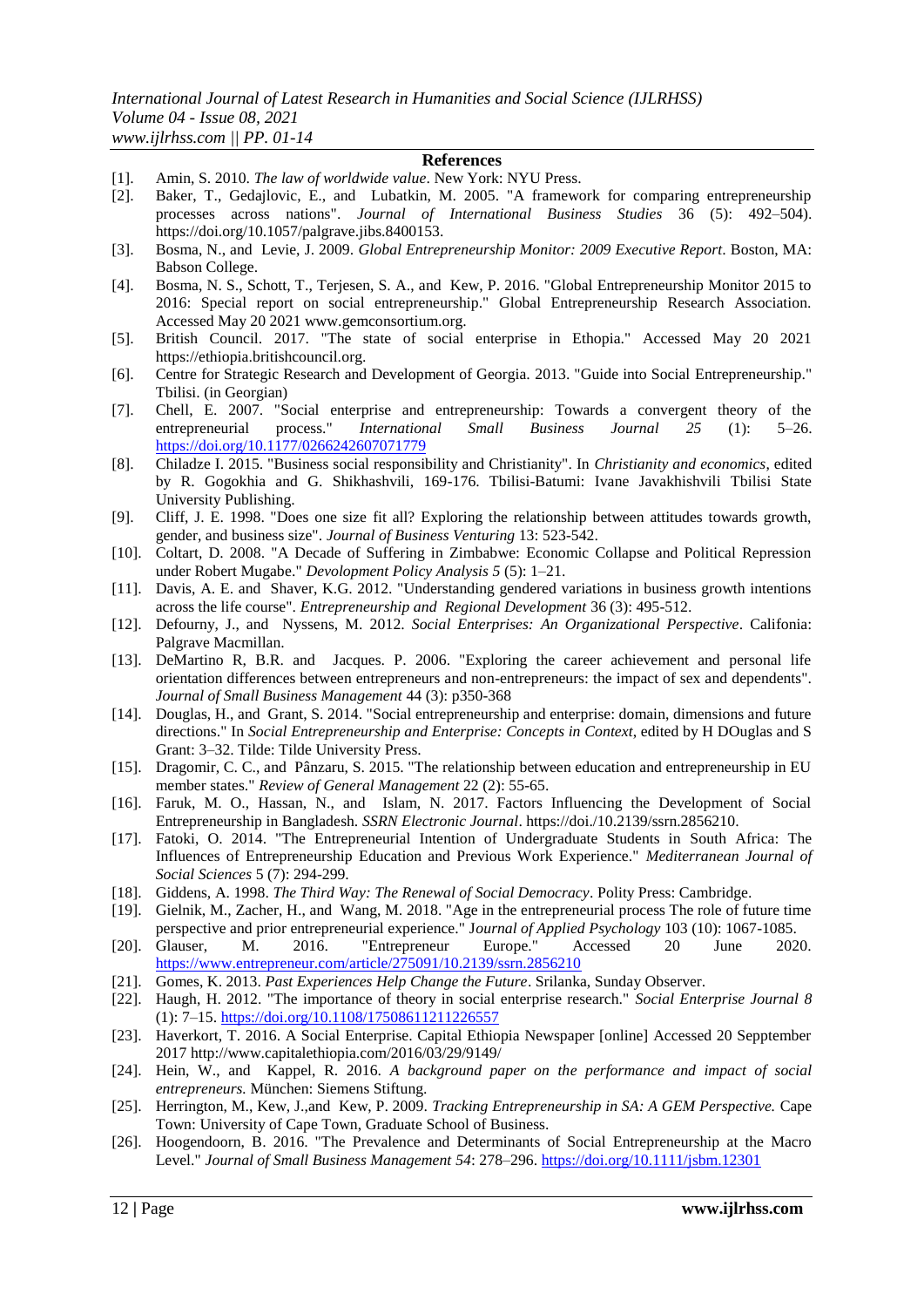*www.ijlrhss.com || PP. 01-14*

- [27]. Jennings, J. E. and McDougald, M.S. 2007. "Family interface experiences and coping strategies:Implications for entrepreneurship research and practice" *Academy of Management Revie*, 32 (3): 747-760.
- [28]. Johnson, S.J. 2000. *Literature Review on Social Entrepreneurship*. Edmonton: Canadian Centre for Social Entrepreneurship.
- [29]. Katunga, W, and Lombard, A. 2016. "The contribution of social entrepreneurship in meeting the needs of orphans in the Mberengwa district, Zimbabwe." *Social Work 52* (2): 188-207. [https://dx.d](https://dx.doi.org/10.15270/52-2-500)o[i.o](https://dx.doi.org/10.15270/52-2-500)r[g/10.15270/52-2-500](https://dx.doi.org/10.15270/52-2-500)
- [30]. Kaseke, E. 2010. The role of social security in south africa. *International Social Work*, *53* (2): 159–168. <https://doi.org/10.1177/0020872809355394>
- [31]. Kerlin, J. A. 2009. *Social Enterprise: A Global Comparison*. Lebanon: Tufts University Press.
- [32]. Kerlin, J. A. 2010. "A comparative analysis of the global emergence of social enterprise." *Voluntas 21*  (2): 162–179.<https://doi.org/10.1007/s11266-010-9126-8>
- [33]. Kolb, D. A. 1984. *Experiantial learning Experience as the Source of Learning and Development. Experience as the Source of Learning and Development.* Englewood Cliffs NJ Prentice.
- [34]. Leadbeater, C. 1997. *The Rise of the Social Entrepreneur.* London: Demos. Accessed 24 January 2011 http://www.demos.co.uk/files/theriseofthesocialentrepreneur.pdf?1240939425.
- [35]. Lee, D. Y., and Tsang, E. W. 2001. "The effects of entrepreneurial personality, background and network activities on venture growth." *Journal of management studies* 38 (4): 583-602.
- [36]. Lepoutre, J., Justo, R., Terjesen, S., and Bosma, N. 2013. "Designing a global standardized methodology for measuring social entrepreneurship activity: The Global Entrepreneurship Monitor social entrepreneurship study." *Small Business Economics 40 (3): 693-714.* [https://doi.org/10.1007/s11187-](https://doi.org/10.1007/s11187-011-9398-4) [011-9398-4](https://doi.org/10.1007/s11187-011-9398-4)
- [37]. Liguori, E., Bendickson, J., and McDowell, W. 2017. "Revisiting entrepreneurial intentions: a social cognitive career theory approach." *International Entrepreneurship and Management Journal* 14 (1): 67- 78.
- [38]. Mahoso, T. 2008. "Reading the 2005 Tibaijuka report on Zimbabwe in a global context". In *The Hidden Dimensions of Operation Murambatsvina* edited by M Vambe. Harare: Weaver Press.
- [39]. Mair, J., and Marti, I. 2004. "Social entrepreneurship: What are we talking about? A framework for future research." *IESE Research Papers*, *April 2004*, Article D/546. <https://ideas.repec.org/p/ebg/iesewp/d-0546.html>
- [40]. Mair, J., and Marti, I. 2006. "Social entrepreneurship research: A source of explanation, prediction, and delight." *Journal of world business*, 41 (1): 36-44. <https://www.sciencedirect.com/science/article/pii/S1090951605000544>
- [41]. Montero, M. 2016. What Social Entrepreneurship Isn"t. Addis Fortune News Paper [online] Accessed 19 September 2017 [http://www.addisfortune.net/columns/what-social-entreprenurship-isn"t/](http://www.addisfortune.net/columns/what-social-entreprenurship-isn)
- [42]. Moyo, S. 2011. "Three decades of agrarian reform in Zimbabwe." *Journal of Peasant Studies 38* (3): 493–531.<https://doi.org/10.1080/03066150.2011.583642>
- [43]. Mudamburi, T. 2012. "Sustainable Millennium Framework for Managing Enterpreneurship in Developing Countries in Africa (Zimbabwe Case Study)." *Journal of Global Enterpreneurship 2* (1): 009–020.<https://econpapers.repec.org/RePEc:grg:02entp:v:2:y:2012:i:1:p:9-20>
- [44]. Natsvlishvili, I. 2017. "Gender Inequality and Women"s Entrepreneurship-Challenges and Opportunities (Case of Georgia)." *Eurasian Studies in Business and Economics* 5: 491–505). [https://doi.org/10.1007/978-3-319-46319-3\\_30](https://doi.org/10.1007/978-3-319-46319-3_30)
- [45]. Natsvlishvili, I. 2018. "Social Entrepreneurship and Corporate Social Responsibility in the Context of a Moral Economy: Dilemma for Developing Countries (Case of Georgia)". *Naše Gospodarstvo/Our Economy 64* (4): 49–59[. https://doi.org/10.2478/ngoe-2018-0022](https://doi.org/10.2478/ngoe-2018-0022)
- [46]. Oyeniyi, A. A., Adeyemi, O. A., and Cole, K. 2020. "The Role of Vocational Training on Entrepreneurship Development." *PAcific Journal of Science and Technology* 20 (1): 266-278.
- [47]. Peredo, A. M., and McLean, M. 2006. "Social entrepreneurship: A critical review of the concept." *Journal of World Business 41* (1): 56–65[. https://doi.org/10.1016/j.jwb.2005.10.007](https://doi.org/10.1016/j.jwb.2005.10.007)
- [48]. Parasuraman, Saroj, Yasmin S. Purohit, and Vernica M. Godshalk. 1996. "Work and Family Variables, Entrepreneurial Career Success, and Psychological Well-Being" *Journal of Vocational Behavior* 48: 275- 300.
- [49]. Roper, J., and Cheney, G. 2005. "The meanings of social entrepreneurship today." *Corporate Governance* 5 (3): 95–104).<https://doi.org/10.1108/14720700510604733>